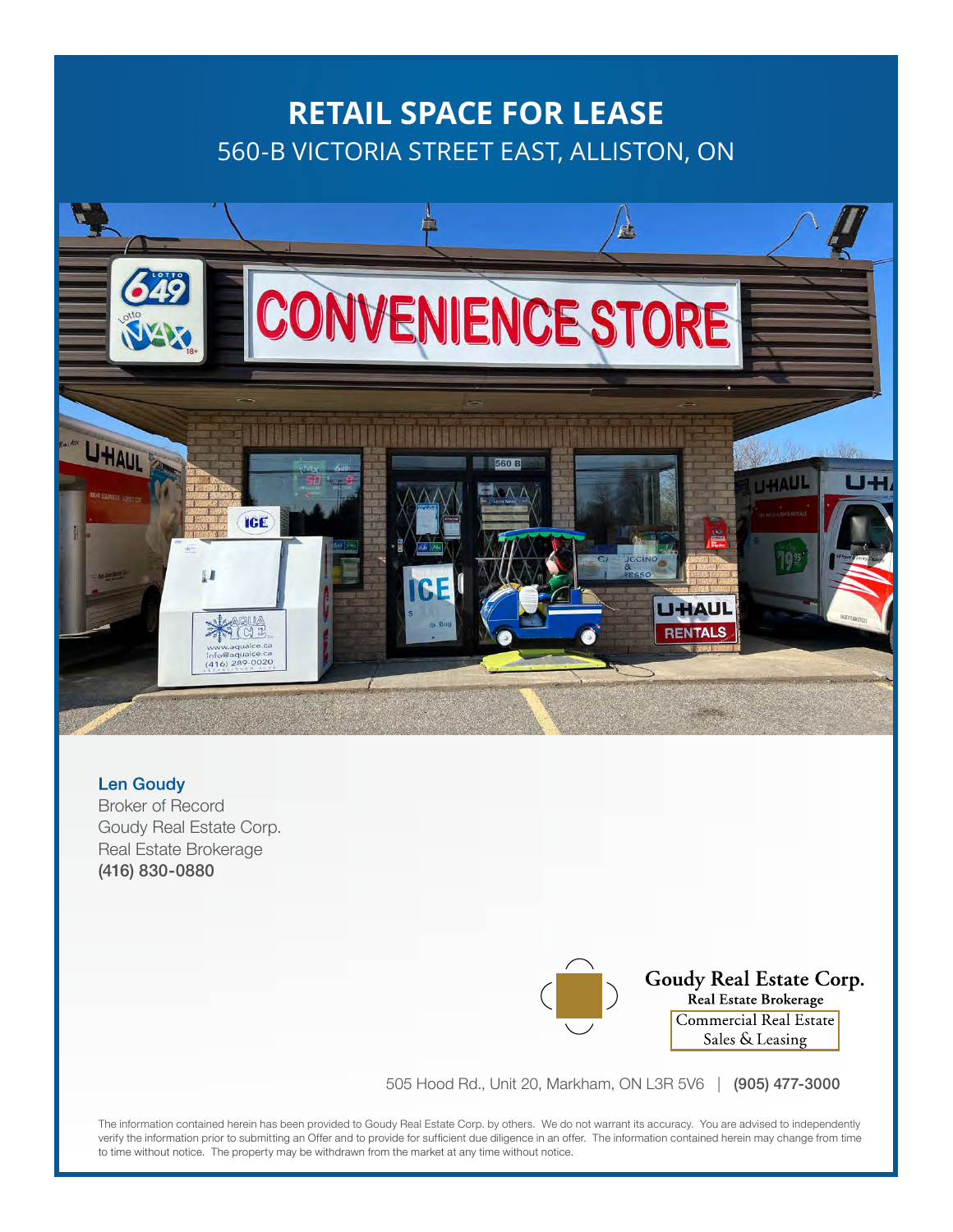### **DETAILS** 560-B VICTORIA STREET EAST



#### **DETAILS:**

The building is approximately 600 s.f. and is approximately 20 ft x 30 ft., and is between a plaza of 5 or 6 units and a 4 bay car wash. Sitting proud to the street with potential for signage on three sides of the building. Located on busy HWY 89 on the approach to Alliston from Highway 400.

Based on the internet the Average Household Income in Alliston is 8% higher than the average for Ontario. Alliston has a day-time population at work of 16,000 of which 58% of these workers do not live in Alliston. Likewise, 55% of the workforce that live in Alliston work outside the Community.

Based on the last census, the Town of Alliston grew by 25% between 2011 and 2016 making it one of the top 10 fastest growing communities in Canada.

#### **AVAILABLE UNITS:**

RENT: \$5,000 per month

TMI: \$500 per month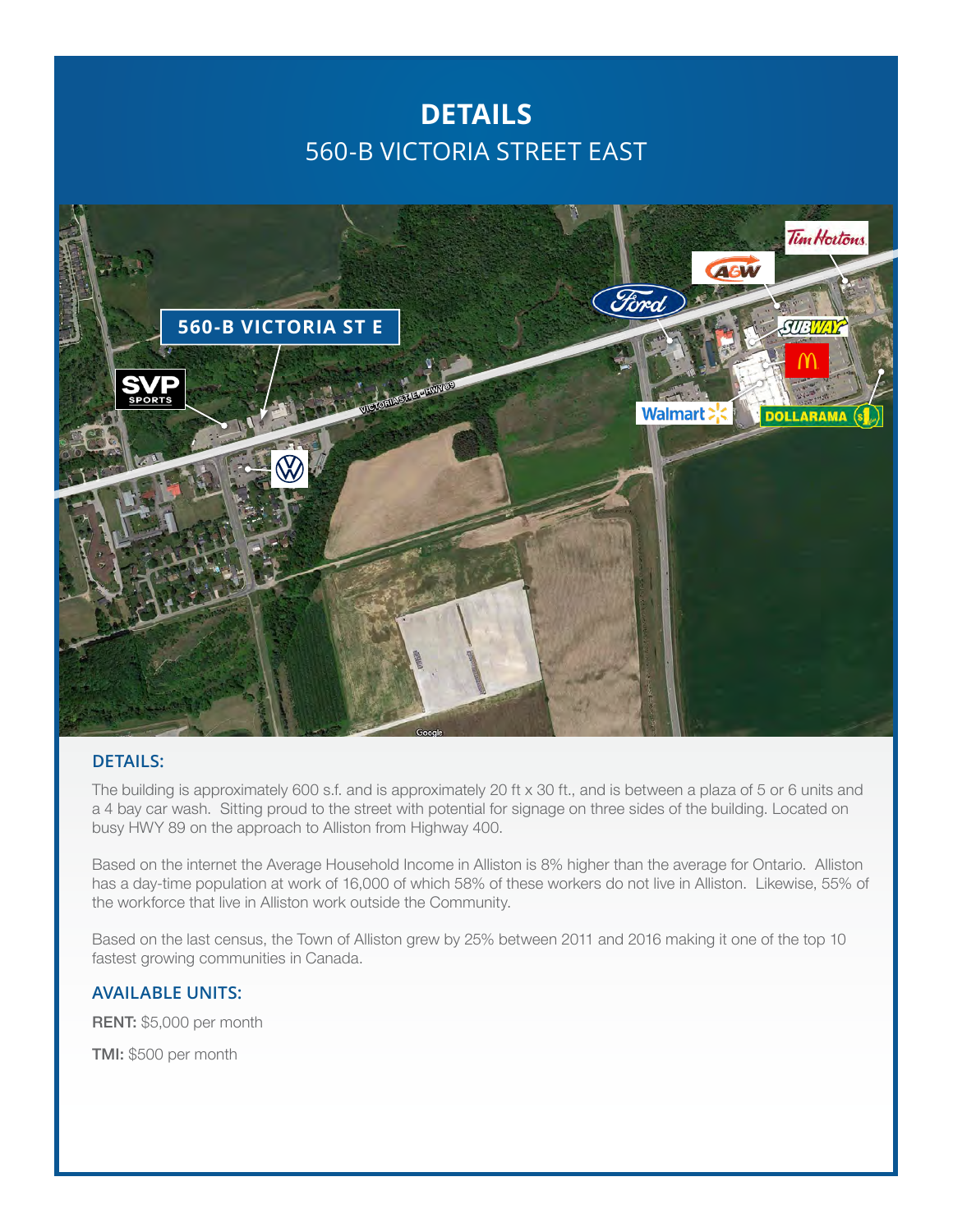## **TRADE AREA MAP** 560-B VICTORIA STREET EAST



| <b>2020 Daytime Population</b>    | 560 Victoria St E.<br>Alliston, ON L9R 1K1<br>$0 - 2$ km |       | 560 Victoria St E.<br>Alliston, ON L9R 1K1<br>$0 - 4$ km |               | 560 Victoria St E.<br>Alliston, ON L9R 1K1<br>$0 - 5$ km |               |
|-----------------------------------|----------------------------------------------------------|-------|----------------------------------------------------------|---------------|----------------------------------------------------------|---------------|
|                                   |                                                          | $\%$  |                                                          | $\frac{0}{0}$ |                                                          | $\frac{0}{0}$ |
| <b>Total Estimated Population</b> | 4,814                                                    |       | 21,362                                                   |               | 23,323                                                   |               |
|                                   |                                                          |       |                                                          |               |                                                          |               |
| <b>Total Daytime Population</b>   | 3,969                                                    |       | 26,658                                                   |               | 28,029                                                   |               |
|                                   |                                                          |       |                                                          |               |                                                          |               |
| Daytime Population at Home        | 2,215                                                    | 55.8% | 10,487                                                   | 39.3%         | 11,389                                                   | 40.6%         |
| 0 to 14 years                     | 1,064                                                    | 26.8% | 3,711                                                    | 13.9%         | 4,099                                                    | 14.6%         |
| 15 to 64 years                    | 747                                                      | 18.8% | 3,032                                                    | 11.4%         | 3,305                                                    | 11.8%         |
| 65 years and over                 | 403                                                      | 10.2% | 3.745                                                    | 14.0%         | 3.985                                                    | 14.2%         |
|                                   |                                                          |       |                                                          |               |                                                          |               |
| Daytime Population at Work        | 1,755                                                    | 44.2% | 16,170                                                   | 60.7%         | 16.641                                                   | 59.4%         |
| Work At Usual Place               | 1,477                                                    | 37.2% | 13,668                                                   | 51.3%         | 13,994                                                   | 49.9%         |
| <b>Work Mobile</b>                | 160                                                      | 4.0%  | 1,808                                                    | 6.8%          | 1.847                                                    | 6.6%          |
| Work At Home                      | 118                                                      | 3.0%  | 695                                                      | 2.6%          | 800                                                      | 2.9%          |